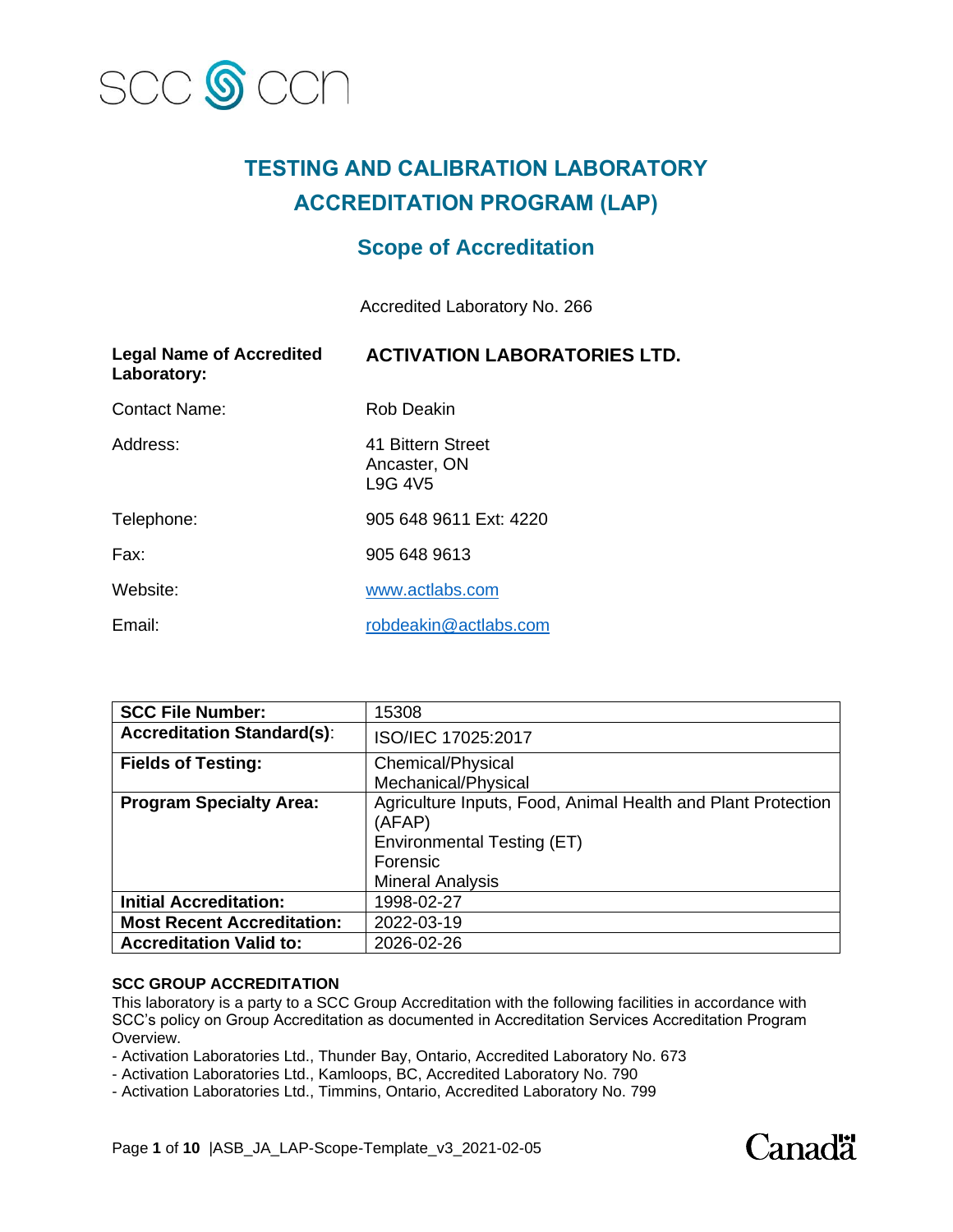

*Remarque: La présente portée d'accréditation existe également en français, sous la forme d'un document distinct.*

*Note: This scope of accreditation is also available in French as a separately issued document.*

### **ANIMAL AND PLANTS (AGRICULTURE)**

### **OTHER (SPECIFY):**

### **(Vegetation)**

| QOP AquaGeo | Multi-Element Analysis Using Aqua Regia Extraction and<br>Inductively Coupled Plasma Atomic Emission Spectrometry |
|-------------|-------------------------------------------------------------------------------------------------------------------|
|             | (Cu, Pb, Ag, Ni)                                                                                                  |

### **ENVIRONMENTAL AND OCCUPATIONAL HEALTH AND SAFETY**

### **Environmental:**

### **Soil/Sediment**

### **(Cyanide - Soil/Sediment / Automated UV digestion/colourimetric)**

| QOP Cyanide | Automated analyzer method for the determination of Total CN |
|-------------|-------------------------------------------------------------|
|             | in water/soil                                               |

### **(Mercury - Soil/Cold Vapour FIMS)**

| QOP Hg FIMS | Mercury Analysis by Aqua Regia Leach and Cold Vapour |
|-------------|------------------------------------------------------|
|             | Atomic Absorption Spectrophotometry                  |

### **(Metals - Soil/ICP - digestion)**

| QOP AquaGeo | Multi-Element Analysis Using Aqua Regia Extraction and  |
|-------------|---------------------------------------------------------|
|             | Inductively Coupled Plasma Atomic Emission Spectrometry |
|             | Cadmium                                                 |
|             | Chromium                                                |
|             | Cobalt                                                  |
|             | Copper                                                  |
|             | Lead                                                    |
|             | Nickel                                                  |
|             | Zinc                                                    |

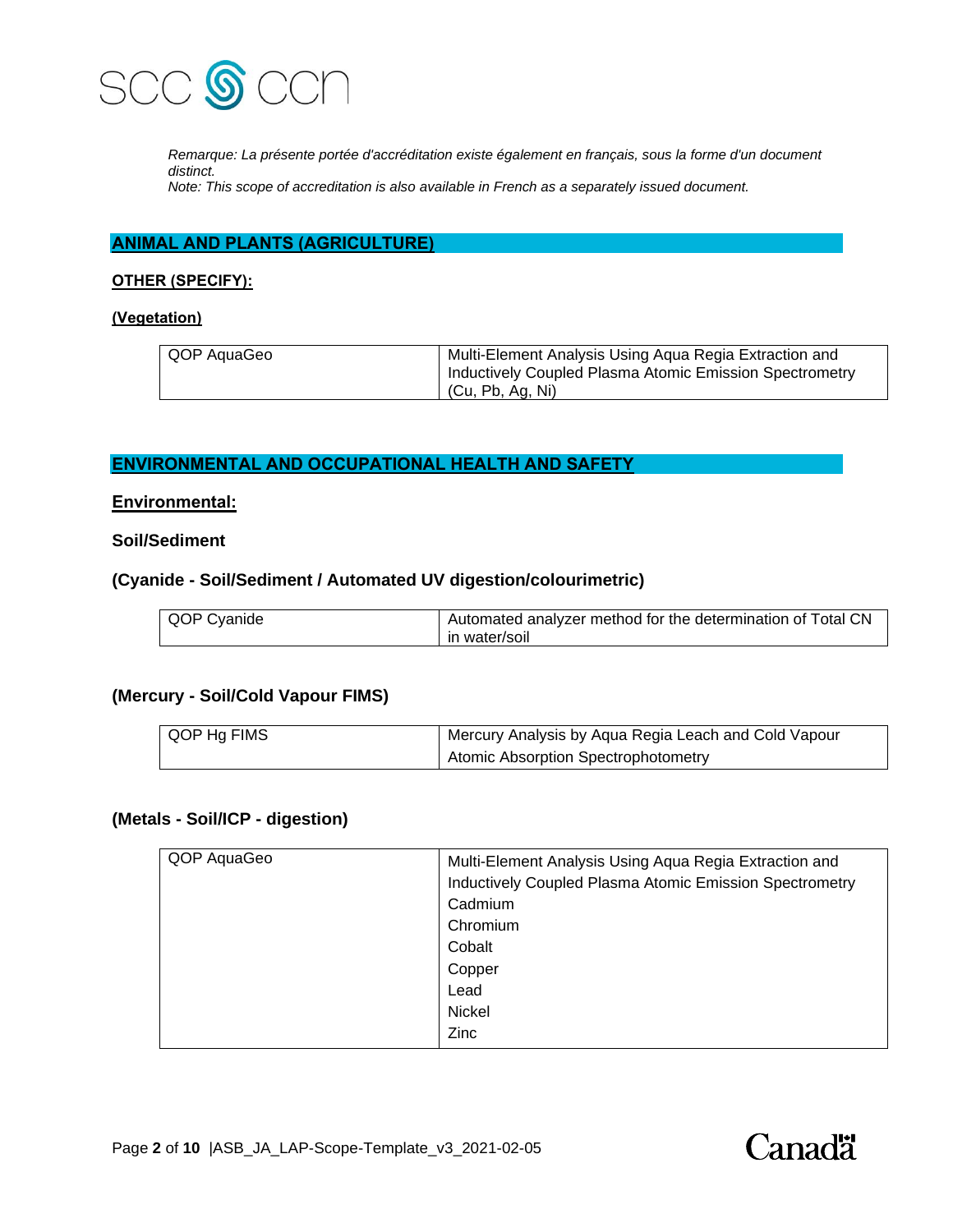

### **(Metals - Soil/ICP-MS)**

| QOP Ultra Trace 1 | Trace elements by aqua regia digestion and ICP/MS |
|-------------------|---------------------------------------------------|
|                   | Antimony                                          |
|                   | Arsenic                                           |
|                   | Beryllium                                         |
|                   | Cadmium                                           |
|                   | Chromium                                          |
|                   | Cobalt                                            |
|                   | Copper                                            |
|                   | Lead                                              |
|                   | Nickel                                            |
|                   | Zinc                                              |

### **Water (Inorganic)**

# **(Alkalinity - Water/Titrimetric)**

| $\Omega$ | $\alpha$ method for the determination of alkalinity $\epsilon$<br>. water<br>nt.<br>litration |
|----------|-----------------------------------------------------------------------------------------------|
|          |                                                                                               |

# **(Ammonium - Water/pH/mV meter with ion selective electrode)**

| QOP Ammonia | Electrode method for the determination of ammonia in water |
|-------------|------------------------------------------------------------|
|             |                                                            |

# **(Conductivity - Water/Conductivity meter)**

| <b>QOP Conductivity</b> | Electrode method for measuring the conductivity of water |
|-------------------------|----------------------------------------------------------|
|-------------------------|----------------------------------------------------------|

# **(Cyanide – Water/Automated UV digestion/colourimetric)**

| QOP Cyanide | Automated analyzer method for the determination of Total CN |
|-------------|-------------------------------------------------------------|
|             | l in water/soil                                             |

### **(Hydride Metals - Water/ICP-MS)**

| QOP HydroGeo | Hydrogeochemistry by ICP/MS |
|--------------|-----------------------------|
|              | Total Antimony              |
|              | Total Arsenic               |
|              | <b>Total Selenium</b>       |

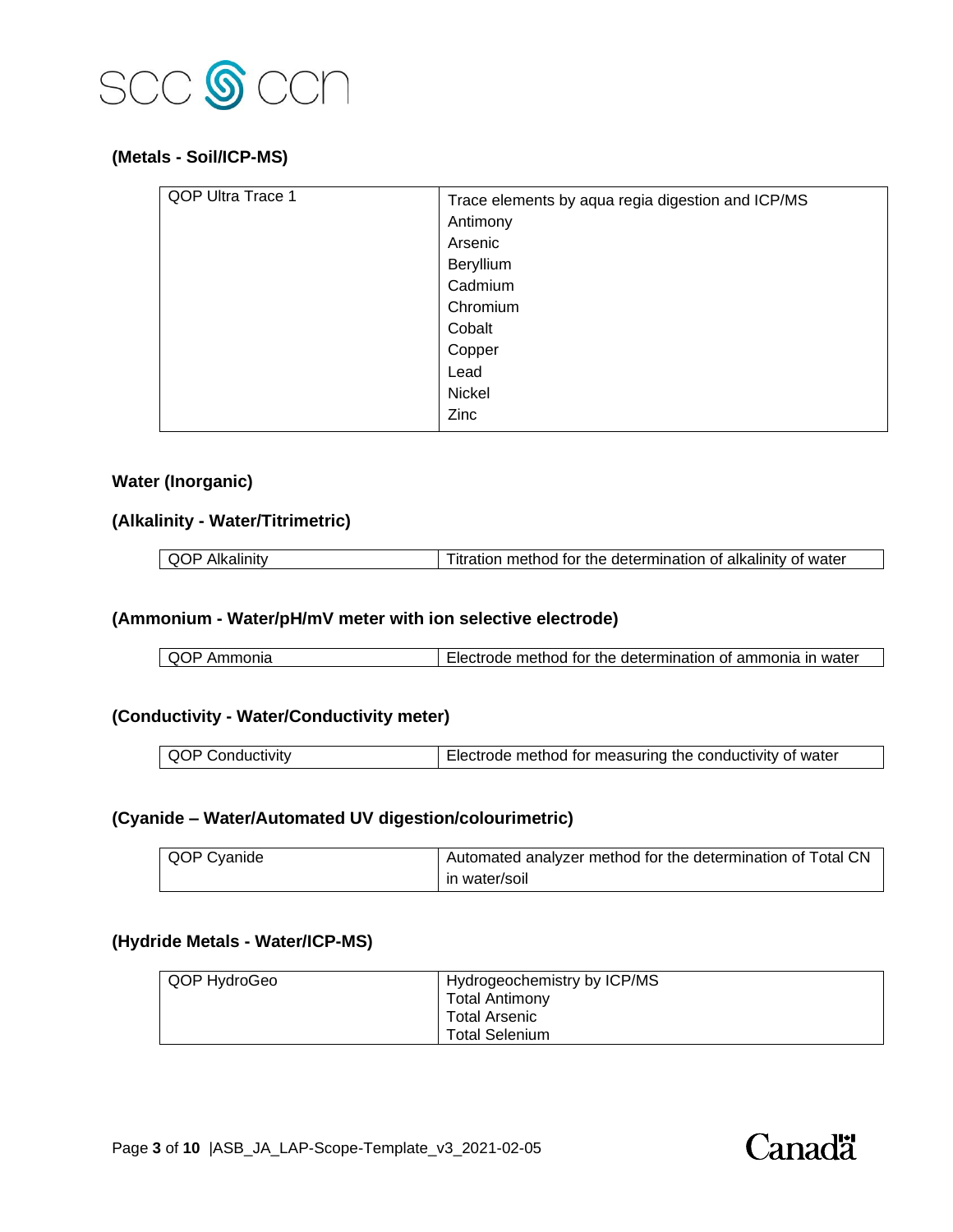

# **(Ions - Water/Ion Chromatography)**

| <b>QOP Anions</b> | Determination of Inorganic anions in water by IC [EPA<br>Method 300.1]                                                                                                               |
|-------------------|--------------------------------------------------------------------------------------------------------------------------------------------------------------------------------------|
|                   | Dissolved Orthophosphate<br><b>Dissolved Bromide</b><br>Dissolved Fluoride<br><b>Dissolved Nitrate</b><br>Dissolved Nitrite<br><b>Dissolved Sulfate</b><br><b>Dissolved Chloride</b> |

# **(Mercury - Water/Cold Vapour AA)**

| I QOP Hg FIMS | Mercury Analysis by Aqua Regia Leach and Cold Vapour |
|---------------|------------------------------------------------------|
|               | Atomic Absorption Spectrophotometry (Hg)             |

# **(Metals - Water/ICP-MS)**

| QOP HydroGeo | Hydrogeochemistry by ICP/MS |
|--------------|-----------------------------|
|              | <b>Dissolved Aluminum</b>   |
|              | <b>Dissolved Barium</b>     |
|              | Dissolved Beryllium         |
|              | <b>Dissolved Boron</b>      |
|              | <b>Dissolved Cadmium</b>    |
|              | <b>Dissolved Calcium</b>    |
|              | <b>Dissolved Chromium</b>   |
|              | <b>Dissolved Cobalt</b>     |
|              | <b>Dissolved Copper</b>     |
|              | Dissolved Iron              |
|              | <b>Dissolved Lead</b>       |
|              | Dissolved Magnesium         |
|              | <b>Dissolved Manganese</b>  |
|              | Dissolved Molybdenum        |
|              | <b>Dissolved Nickel</b>     |
|              | <b>Dissolved Silver</b>     |
|              | <b>Dissolved Strontium</b>  |
|              | <b>Dissolved Thallium</b>   |
|              | Dissolved Tin               |
|              | <b>Dissolved Titanium</b>   |
|              | <b>Dissolved Uranium</b>    |
|              | <b>Dissolved Vanadium</b>   |
|              | Dissolved Zinc              |
|              | Potassium                   |
|              | Sodium                      |

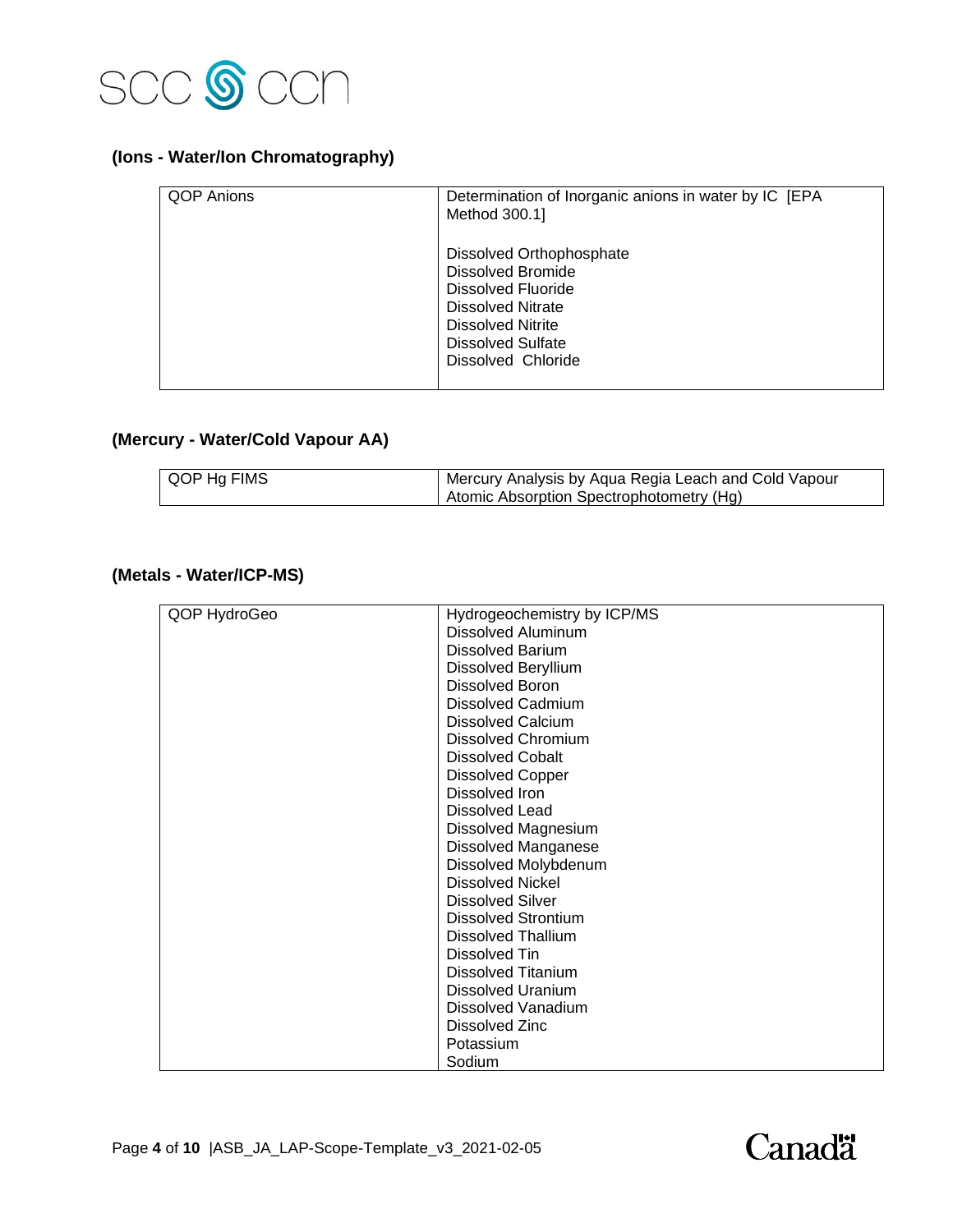

# **(Metals - Water/ICP-OES)**

| <b>OOP Water</b> | Determination of Multi-Elements in waters using inductively |
|------------------|-------------------------------------------------------------|
|                  | coupled plasma atomic emission spectrometry                 |
|                  | <b>Dissolved Aluminum</b>                                   |
|                  | <b>Dissolved Barium</b>                                     |
|                  | Dissolved Beryllium                                         |
|                  | <b>Dissolved Boron</b>                                      |
|                  | <b>Dissolved Cadmium</b>                                    |
|                  | <b>Dissolved Calcium</b>                                    |
|                  | Dissolved Chromium                                          |
|                  | Dissolved Cobalt                                            |
|                  | <b>Dissolved Copper</b>                                     |
|                  | Dissolved Iron                                              |
|                  | Dissolved Lead                                              |
|                  | Dissolved Magnesium                                         |
|                  | <b>Dissolved Manganese</b>                                  |
|                  | Dissolved Molybdenum                                        |
|                  | <b>Dissolved Nickel</b>                                     |
|                  | <b>Dissolved Phosphorus</b>                                 |
|                  | <b>Dissolved Silica</b>                                     |
|                  | <b>Dissolved Silver</b>                                     |
|                  | <b>Dissolved Strontium</b>                                  |
|                  | Dissolved Thallium                                          |
|                  | Dissolved Tin                                               |
|                  | Dissolved Titanium                                          |
|                  | Dissolved Uranium                                           |
|                  | Dissolved Vanadium                                          |
|                  | Dissolved Zinc                                              |

# **(pH - Water/pH meter)**

| ш | ЖI.<br>. ורי<br>.<br>$\sim$<br>Meter<br>D۲<br><br>_UP.<br>эr<br>יור<br>oю |  |
|---|---------------------------------------------------------------------------|--|

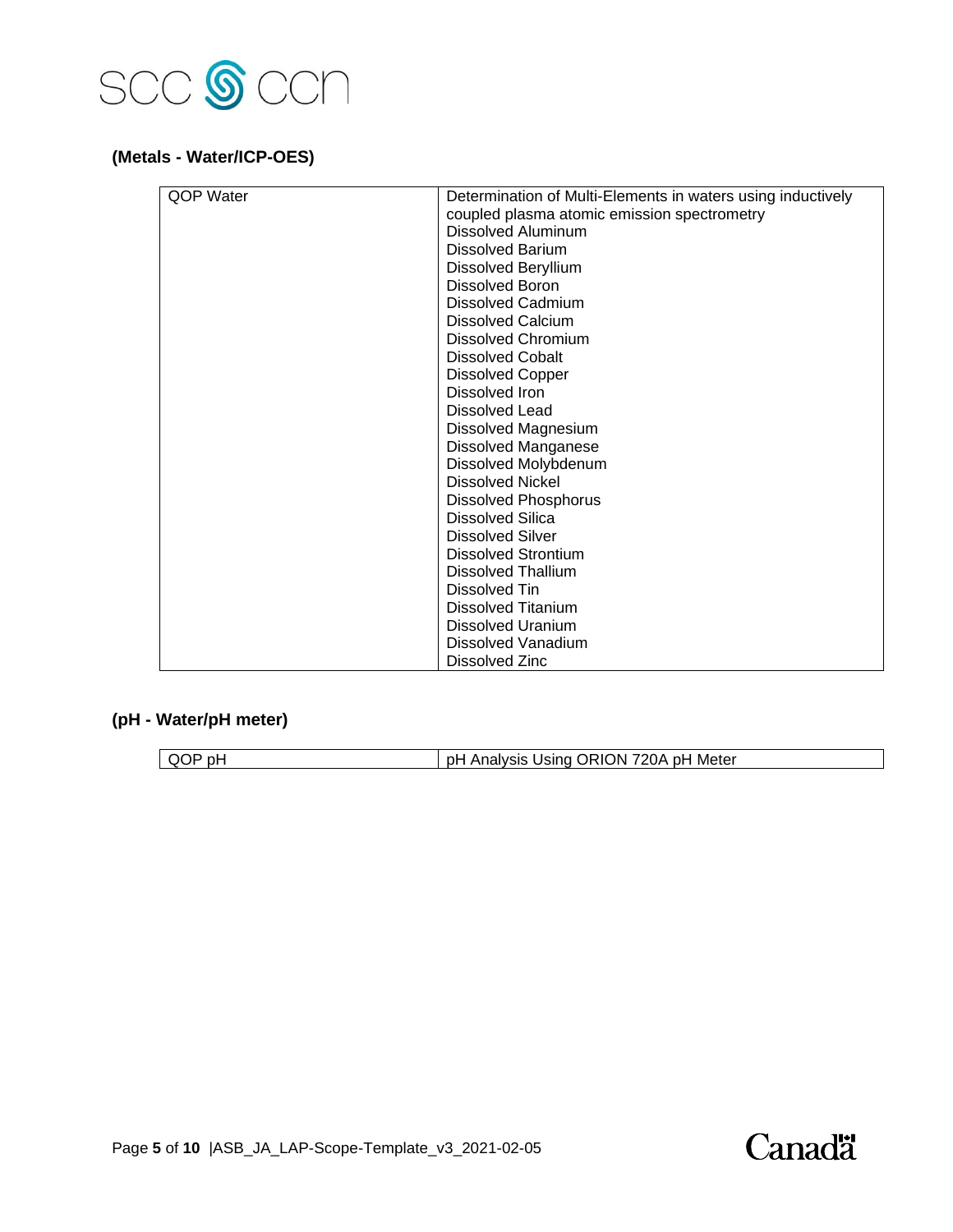

# **(Total Metals - Water/ICP-MS-digestion)**

| QOP HydroGeo | Hydrogeochemistry, by ICP/MS |
|--------------|------------------------------|
|              | <b>Total Antimony</b>        |
|              | <b>Total Arsenic</b>         |
|              | <b>Total Cadmium</b>         |
|              | <b>Total Calcium</b>         |
|              | <b>Total Chromium</b>        |
|              | <b>Total Cobalt</b>          |
|              | <b>Total Copper</b>          |
|              | <b>Total Iron</b>            |
|              | <b>Total Lead</b>            |
|              | <b>Total Magnesium</b>       |
|              | <b>Total Manganese</b>       |
|              | <b>Total Nickel</b>          |
|              | <b>Total Phosphorus</b>      |
|              | <b>Total Selenium</b>        |
|              | <b>Total Vanadium</b>        |
|              | <b>Total Zinc</b>            |
|              |                              |

# **(Total Metals - Water/ICP-OES)**

| QOP Water | Determination of Multi Elements in water using inductively |
|-----------|------------------------------------------------------------|
|           | coupled plasma atomic emission spectrometry                |
|           | <b>Total Antimony</b>                                      |
|           | <b>Total Arsenic</b>                                       |
|           | <b>Total Cadmium</b>                                       |
|           | <b>Total Calcium</b>                                       |
|           | <b>Total Chromium</b>                                      |
|           | <b>Total Cobalt</b>                                        |
|           | <b>Total Copper</b>                                        |
|           | Total Iron                                                 |
|           | <b>Total Lead</b>                                          |
|           | <b>Total Magnesium</b>                                     |
|           | <b>Total Manganese</b>                                     |
|           | <b>Total Nickel</b>                                        |
|           | <b>Total Phosphorus</b>                                    |
|           | <b>Total Selenium</b>                                      |
|           | <b>Total Silica</b>                                        |
|           | Total Vanadium                                             |
|           | <b>Total Zinc</b>                                          |

# **(TSS - Water/Gravimetric)**

| OOP TSS | Filter method for the measurement of total suspended solids |
|---------|-------------------------------------------------------------|
|         | in water by gravimetry                                      |

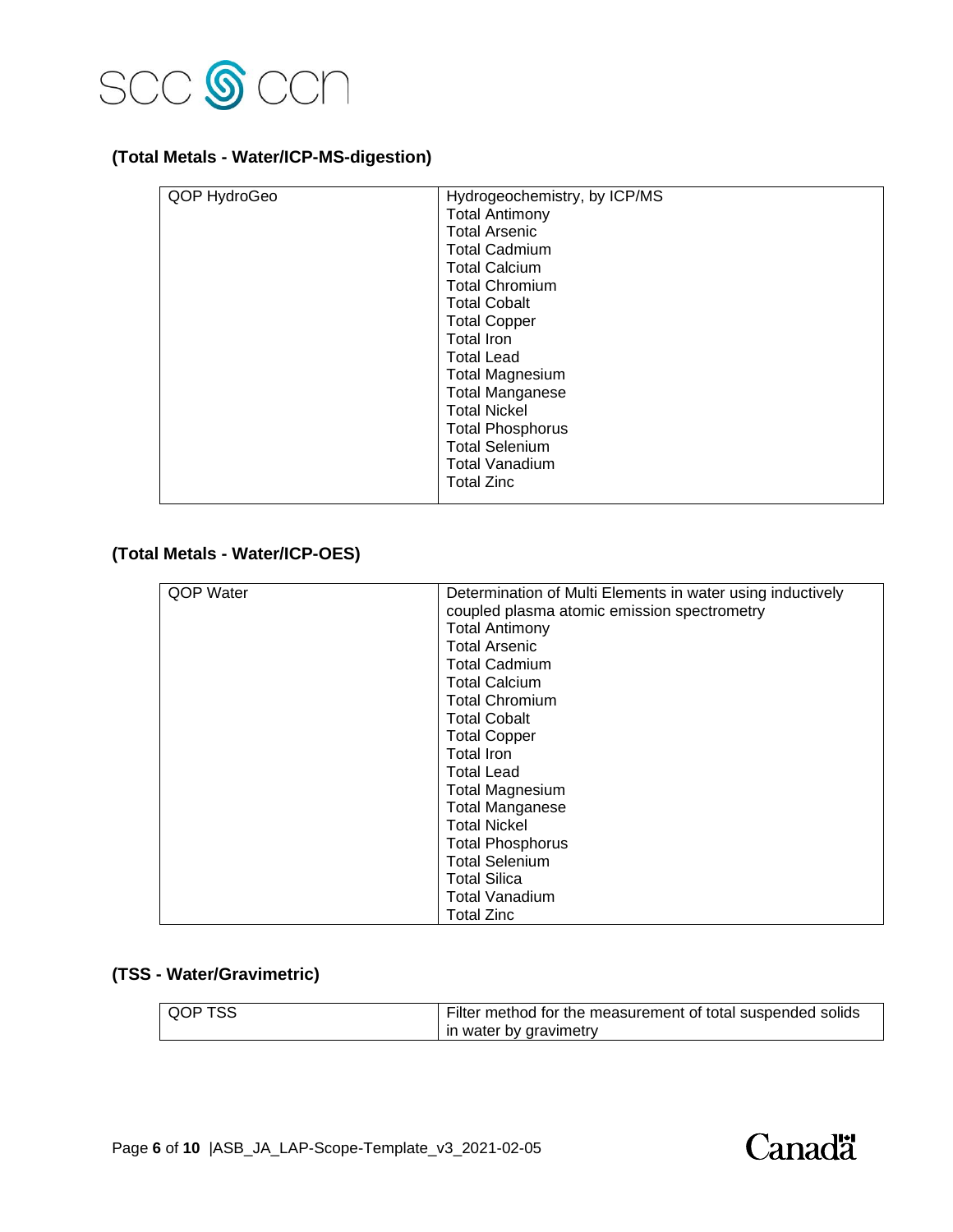

# **(Turbidity - Water/Nephelometric)**

| O<br>urbidity | Turbidimeter method for the measurement of turbidity of water |
|---------------|---------------------------------------------------------------|

### **Occupational Health and Safety:**

### **Other (specify):**

| QOP <sub>L</sub><br>∠r Uranium Uri<br><b>Jrine</b> | Total uranium concentration in urine by ICP/MS |  |
|----------------------------------------------------|------------------------------------------------|--|

# **METALLIC ORES AND PRODUCTS**

### **Articles of Metal:**

# **(Chemical Tests)**

| QOP Carbon& Sulphur | Total Sulphur Content in Metals by the Combustion<br>Instrumental Method (Sulphur Content by Combustion/IR)                                                                                                                                                                                           |
|---------------------|-------------------------------------------------------------------------------------------------------------------------------------------------------------------------------------------------------------------------------------------------------------------------------------------------------|
| QOP ICP MET         | Multi-Element Chemical Analysis of Metallic Material using<br>(ICP-AES) for alloys of Steel, Stainless Steel, Copper,<br>Aluminum, Nickel (Chemical analysis of metals for the<br>following elements: Mn, P, Si, Cr, Ni, Mo, Cu, V, Al, Ti, Co, Zr,<br>Pb, Nb, Ta, W, Mg, Fe, Sn, Sb, Ag, Bi, Sr, Cd) |

# **(Laboratory Corrosion Tests)**

| ASTM B117 | Procedure for salt spray testing (fog testing) (Salt spray  |
|-----------|-------------------------------------------------------------|
|           | exposure to various parts for a specified amount of time or |
|           | during cyclical corrosion testing)                          |

### **(Mechanical Tests)**

| ASTM E18  | <b>Rockwell Hardness of Metallic Materials</b>   |
|-----------|--------------------------------------------------|
| ASTM E23  | Notched Bar Impact Testing of Metallic Materials |
| ASTM E517 | <b>Plastic Strain Ratio r for Sheet Metal</b>    |
| ASTM E646 | Tensile Strain-Hardening Exponents (n-values)    |
| ASTM E8   | <b>Tension Testing of Metallic Materials</b>     |

# **(Metallography)**

| I ASTM E1077 | Standard test method for estimating the depth of |
|--------------|--------------------------------------------------|
|              | decarburization of steel                         |

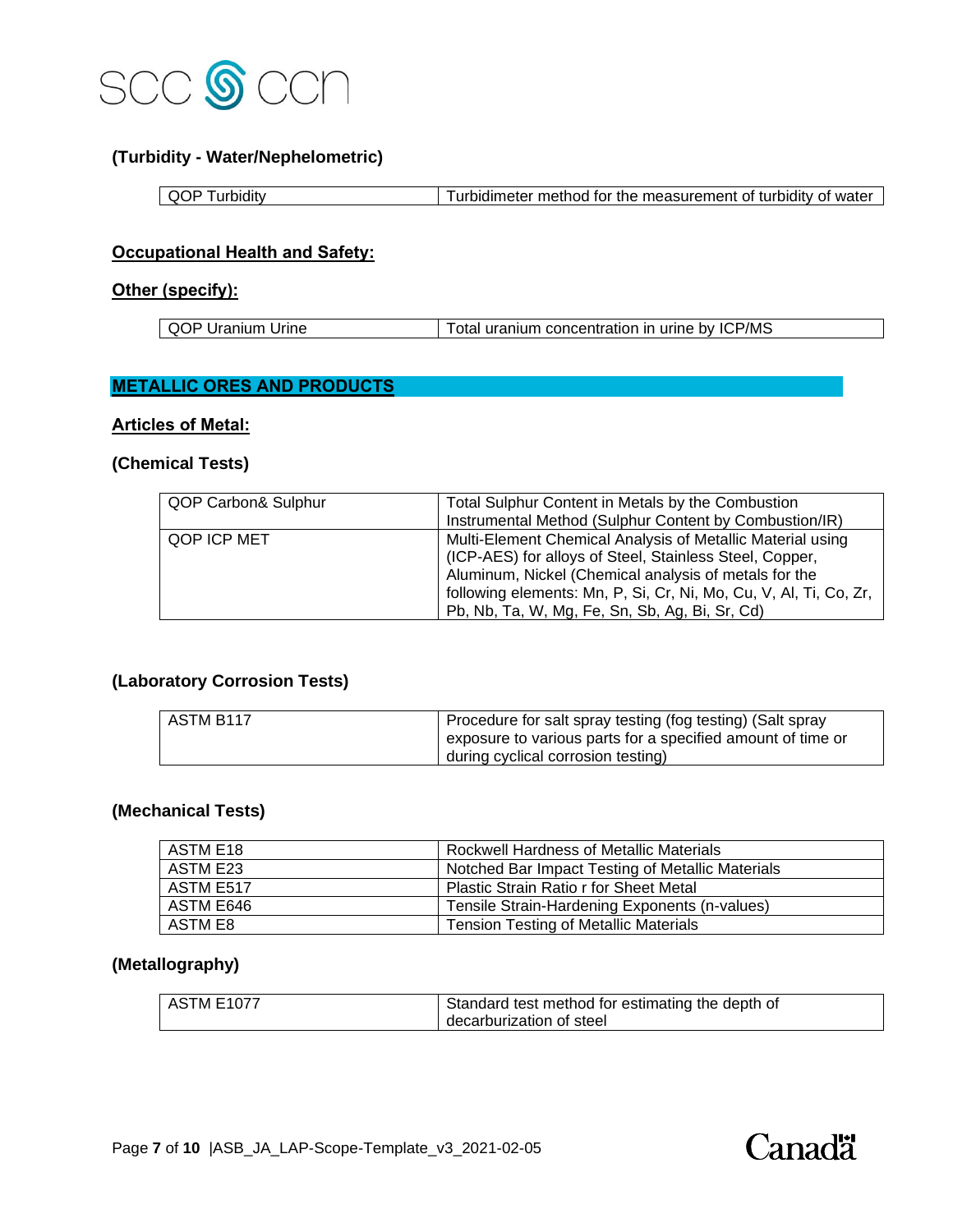

### **Metallic Ores:**

### **Rocks and Ores**

Refer to minor sub-heading: Sediments

## **Sediments**

| QOP H2O:    | Gravimetric Determination of $H_2O + H_2O$ -Water of Soils and<br>Rocks (Gravimetric Package 4F: H <sub>2</sub> O+/H <sub>2</sub> O-) |
|-------------|---------------------------------------------------------------------------------------------------------------------------------------|
| QOP Hg FIMS | Mercury Analysis by Aqua Regia Leach and Cold Vapour<br>Atomic Absorption Spectrophotometry (Package 1G: Hg)                          |

### **Mineral Analysis Testing**

# **Contract Settlement Assaying**

Refer to minor sub-heading: Geotechnical Testing

### **Geotechnical Testing**

Refer to minor sub-heading: Mineral Assaying

# **Mineral Assaying**

| QOP 1B2 ICP-MS      | Platinum Group Elements using NiS Fire Assay and ICP-MS          |
|---------------------|------------------------------------------------------------------|
|                     | (Ir, Ru, Rh, Pt, Pd, and by Fire Assay with ICP-MS finish)       |
| OOP AA - Au         | Procedure for analysis of Gold and/or Silver by Fire Assay       |
|                     | with AA or Gravimetric finish                                    |
| QOP AquaGeo         | Multi-Element Analysis Using Aqua Regia Extraction and           |
|                     | <b>Inductively Coupled Plasma Atomic Emission Spectrometry</b>   |
|                     | for Ag, Co, Cu, Ni, Pb, Zn                                       |
| QOP ASSAY           | Assay Analysis Using Aqua Regia and Inductively Coupled          |
|                     | Plasma Atomic Emission Spectrometry for Ag, Co, Cu, Ni,          |
|                     | Pb, Zn                                                           |
| QOP INAAGEO         | Procedures for Instrumental Neutron Activation Analysis          |
|                     | (INAA) for Mineral Samples As, Au, Cr, Co, Sb, Sc, Sn, Ta, U     |
|                     | (238), U (235 by DNC, Delayed Neutron Counting), W               |
| QOP PGE ICP-MS      | Platinum Group Elements Analysis using Fire Assay and            |
|                     | Inductively Coupled Plasma Mass Spectrometry for Au, Pt, Pd      |
| QOP Sodium Peroxide | Multi-Element Analysis using Sodium Peroxide Extraction and      |
|                     | Inductively Couple Plasma Atomic Emission Spectrometry for       |
|                     | Al, As, Ca, Cr, Co, Cu, Fe, Pb, Mg, Mn, Ni, K, Si, S, Ti, Zn     |
| QOP TOTAL           | Multi-Element Analysis Using                                     |
|                     | Hydrofluoric/HNO <sub>3</sub> /Perchloric/HCl Acid Digestion and |
|                     | <b>Inductively Coupled Plasma Atomic Emission</b>                |
|                     | Spectrometry for Ag, Co, Cu, Ni, Pb, Zn                          |
| QOP Total Assay     | <b>Total Assay Digestion using</b>                               |
|                     | Hydrofluoric/HNO3/Perchloric/HCl Acid with Inductively           |
|                     | Coupled Plasma Atomic Emission Spectrometry for Ag, Co,          |
|                     | Cu, Ni, Pb, Zn                                                   |

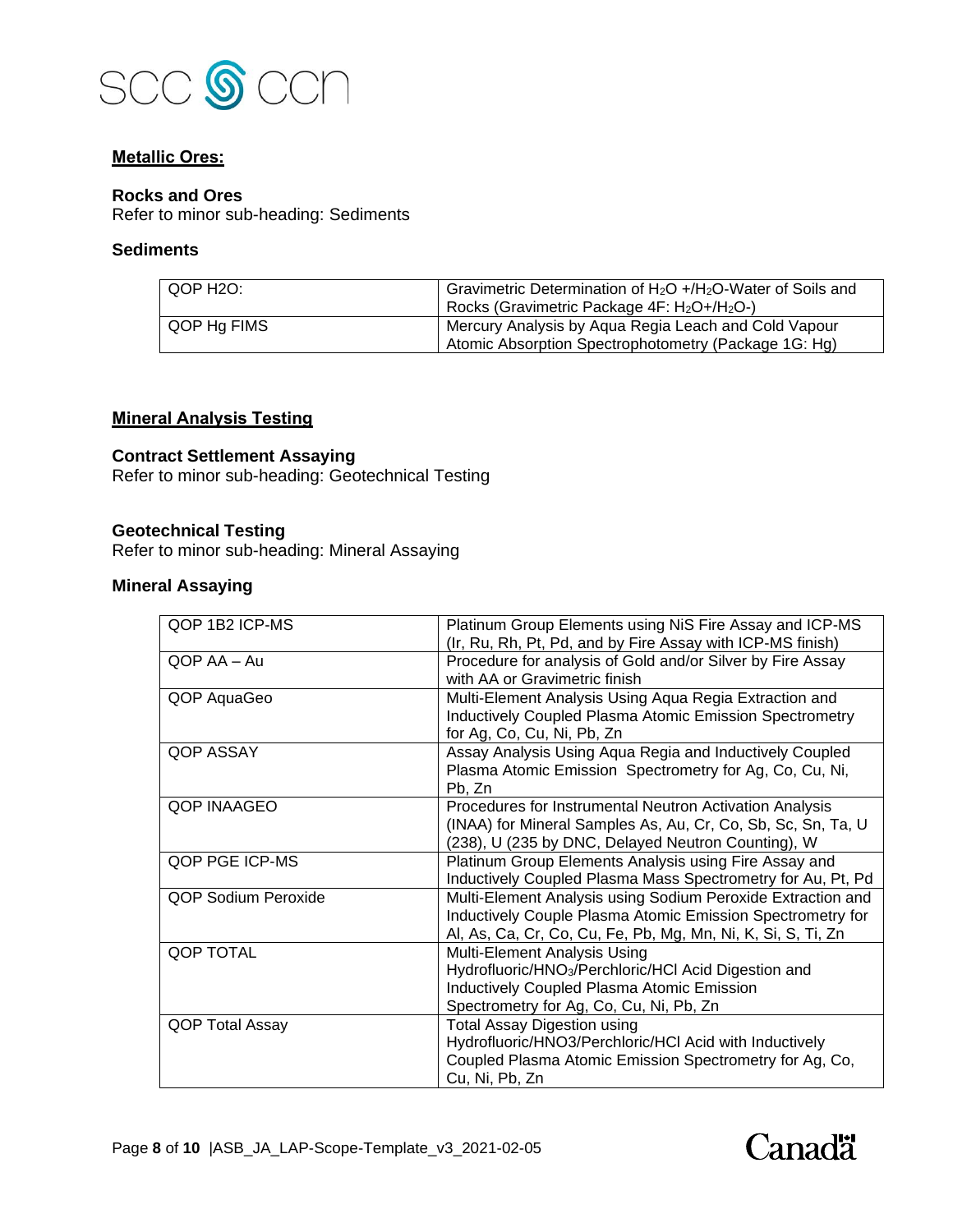

| QOP Ultra Trace 1                | Trace elements by aqua regia digestion and ICP/MS-for Li,<br>Be, B, Na, Mg, Al, K, Ca V, Cr, Mn, Fe, Co, Ni, Cu, Zn, Ga,<br>Ge, As, Se, Rb, Sr, Y, Zr, Nb, Mo, Ag, Cd, In, Sn, Sb, Te, Cs,<br>Ba, La, Ce, Nd, Sm, Eu, Tb, Yb, Lu, Hf, Ta, W, Re, Au, Tl, Pb,<br>Bi, Th, U |
|----------------------------------|---------------------------------------------------------------------------------------------------------------------------------------------------------------------------------------------------------------------------------------------------------------------------|
| QOP WRA                          | Multi-Element Whole Rock Analysis - Using Multi-Element<br>Fusion Inductively Coupled Plasma - Atomic Emission<br>Spectrometer (Al2O3, CaO, Fe2O3, K2O, LOI, MgO, MnO,<br>Na2O, P2O5, SiO2, TiO2, Ba, Be, Sc, Sr, V, Y, Zr)                                               |
| QOP WRA4B2                       | Trace Element Suite by Fusion Method 4B and Inductively<br>Coupled Plasma-Mass Spectrometer (ICP/MS) Ba, Hf, Nb,<br>Rb, Sn, Ta, Th, U, V, Y, Zr, La, Ce, Pr, Nd, Sm, Eu, Gd, Tb,<br>Dy, Ho, Er, Tm, Yb, Lu                                                                |
| QOP XRF FUSION                   | Fusion using XRF spectrometer (Quantify analytes by X-ray<br>Fluorescence which are fused with Lithium and reported in the<br>oxide form - SiO2, Al2O3, Fe2O3, MnO, MgO, CaO, Na2O,<br>K2O, TiO2, P2O5, Cr2O3, Co3O4, NiO, Zn, Sn and Cu)                                 |
| QOP Ultra Trace-4 Acid Digestion | Trace Element Analysis by 4-Acid Digestion and ICP/MS for<br>Ag, Co, Cu, Ni, Pb, Zn                                                                                                                                                                                       |

### **FORENSICS**

### **Forensic Chemistry / Trace Evidence**

Techniques for which laboratory is accredited:

| QOP Ignitable | The analysis for the presence/absence of ignitable liquids in |
|---------------|---------------------------------------------------------------|
|               | fire debris samples.                                          |

Number of Scope Listings: 45 Number of Forensic Techniques: 1

### **Notes:**

**ISO/IEC 17025:2017:** General Requirements for the Competence of Testing and Calibration **Laboratories** 

- **RG - FORENSIC**: SCC Requirements and Guidance for the Accreditation for Forensic Testing Laboratories
- **RG - MINERAL**: SCC Requirements and Guidance for the Accreditation of Mineral Analysis Testing Laboratories

**ASTM: American Society for Testing and Materials** 

**EPA:** United States Environmental Protection Agency

This document forms part of the Certificate of Accreditation issued by the Standards Council of Canada (SCC). The original version is available in the Directory of Accredited Laboratories on

Page **9** of **10** |ASB\_JA\_LAP-Scope-Template\_v3\_2021-02-05